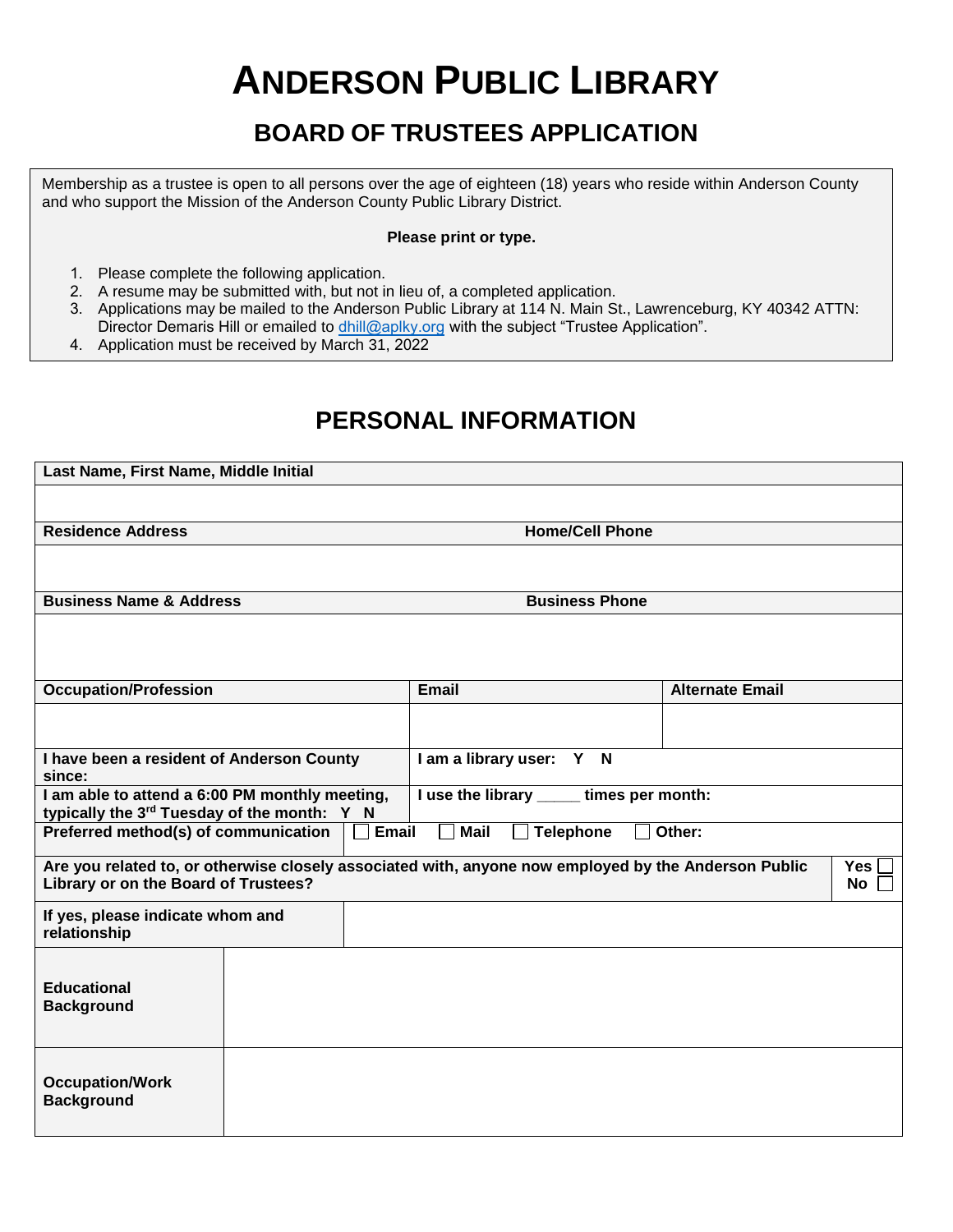### **ADDITIONAL INFORMATION**

**Please describe any paid or volunteer work you have done for this or other libraries.**

**Please describe any current or previous civic activities and/or affiliations.**

**Why are you interested in serving on the Library Board of Trustees?**

**What do you see as the role of a Library Trustee?**

**If chosen to serve as a Trustee, what would you want to accomplish during your term of office?**